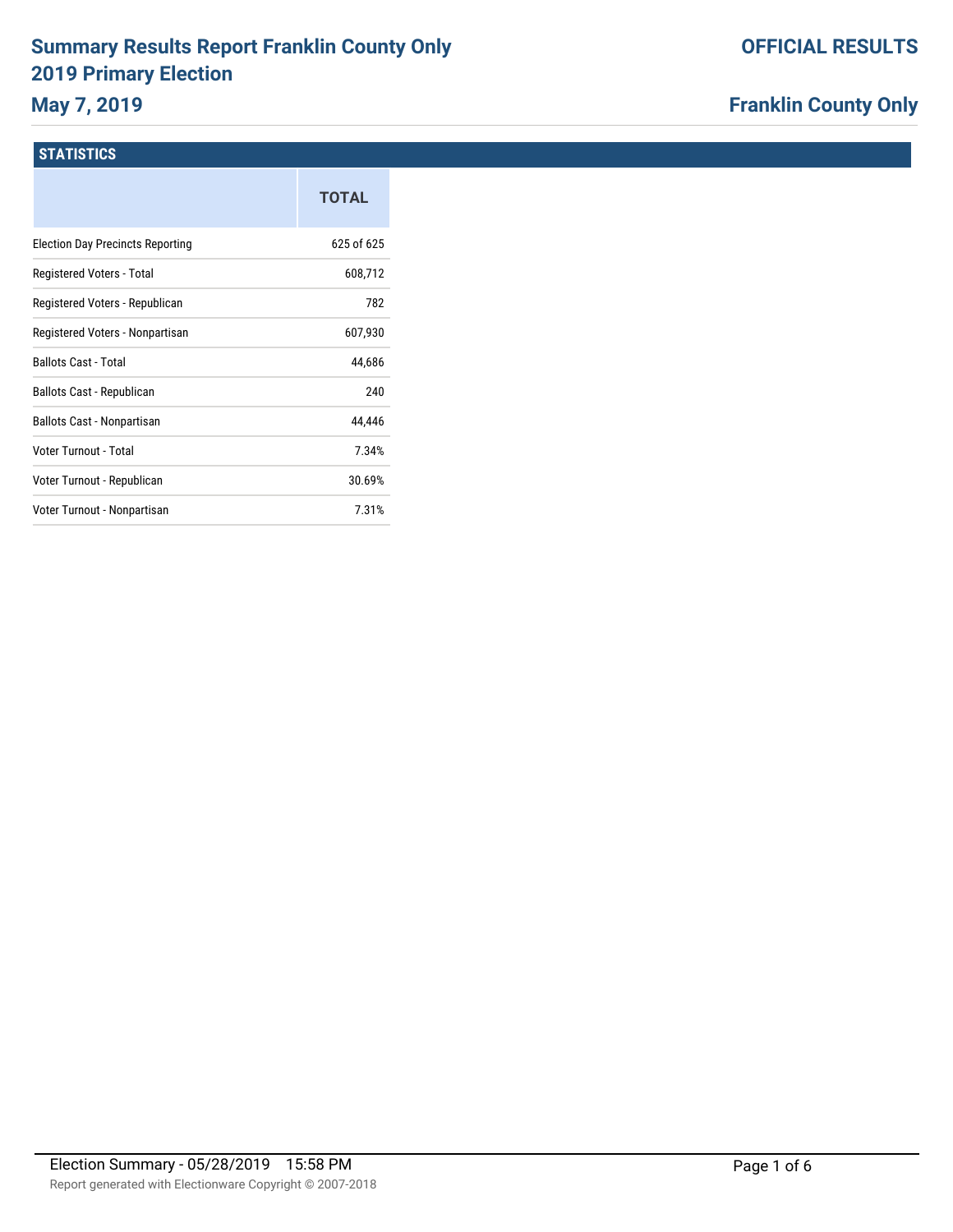#### **REP For Member of Council (4th Ward) - Reynoldsburg Reynoldsburg (4th Ward)**

Vote For 1

|                            | <b>TOTAL</b> | VOTE %  |
|----------------------------|--------------|---------|
| Joe Bizjak                 | 84           | 35.44%  |
| Steven W. Hicks            | 153          | 64.56%  |
| <b>Total Votes Cast</b>    | 237          | 100.00% |
| Overvotes                  | 0            |         |
| Undervotes                 | 3            |         |
| <b>Contest Totals</b>      | 240          |         |
| <b>Precincts Reporting</b> | 7 of 7       |         |

#### **For Mayor - Gahanna CITY CITY OF GAHANNA** Vote For 1

|                            | <b>TOTAL</b> | VOTE %  |
|----------------------------|--------------|---------|
| Laurie A. Jadwin           | 3,396        | 47.84%  |
| Ryan Jolley                | 1,876        | 26.43%  |
| Stephen A. Renner          | 1,827        | 25.74%  |
| <b>Total Votes Cast</b>    | 7,099        | 100.00% |
| Overvotes                  | 3            |         |
| Undervotes                 | 304          |         |
| <b>Contest Totals</b>      | 7,406        |         |
| <b>Precincts Reporting</b> | 30 of 30     |         |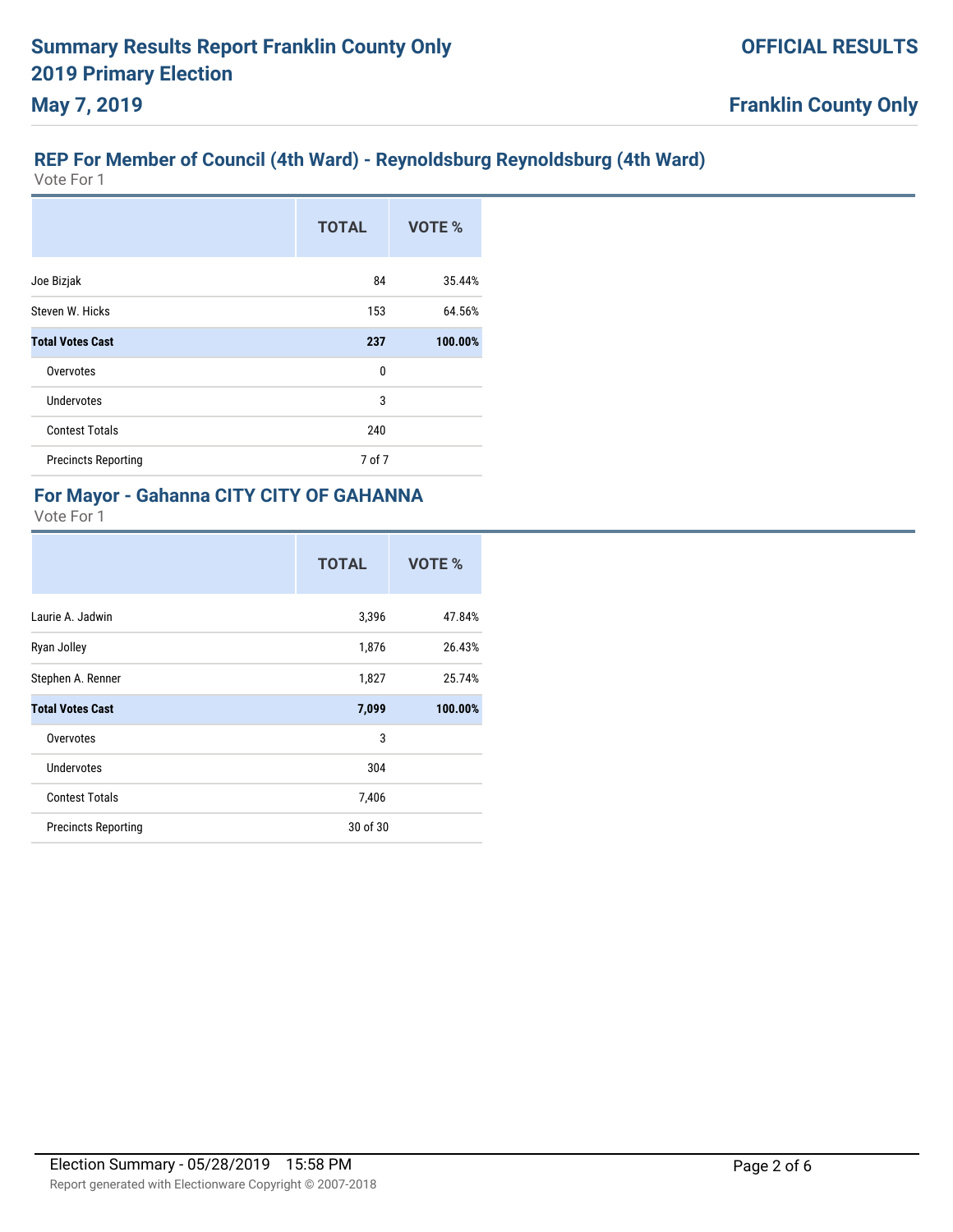### **#2 Hamilton Township Proposed Tax Levy (Additional)**

Vote For 1

|                            | <b>TOTAL</b>   | VOTE %  |
|----------------------------|----------------|---------|
| For the Tax Levy           | 182            | 43.75%  |
| Against the Tax Levy       | 234            | 56.25%  |
| <b>Total Votes Cast</b>    | 416            | 100.00% |
| Overvotes                  | 0              |         |
| Undervotes                 | $\overline{2}$ |         |
| <b>Contest Totals</b>      | 418            |         |
| <b>Precincts Reporting</b> | 9 of 9         |         |

#### **#4 Canal Winchester Local School District Proposed Tax Levy** Vote For 1

|                            | <b>TOTAL</b> | VOTE %  |
|----------------------------|--------------|---------|
| For the Tax Levy           | 1,172        | 83.24%  |
| Against the Tax Levy       | 236          | 16.76%  |
| <b>Total Votes Cast</b>    | 1,408        | 100.00% |
| Overvotes                  | 0            |         |
| Undervotes                 | 8            |         |
| <b>Contest Totals</b>      | 1,416        |         |
| <b>Precincts Reporting</b> | 15 of 15     |         |

#### **Licking Heights Local School District**

|                             | <b>TOTAL</b> | VOTE %  |
|-----------------------------|--------------|---------|
| For the Tax Levy            | 651          | 77.87%  |
| <b>Against the Tax Levy</b> | 185          | 22.13%  |
| <b>Total Votes Cast</b>     | 836          | 100.00% |
| Overvotes                   | 0            |         |
| <b>Undervotes</b>           | 1            |         |
| <b>Contest Totals</b>       | 837          |         |
| <b>Precincts Reporting</b>  | 13 of 13     |         |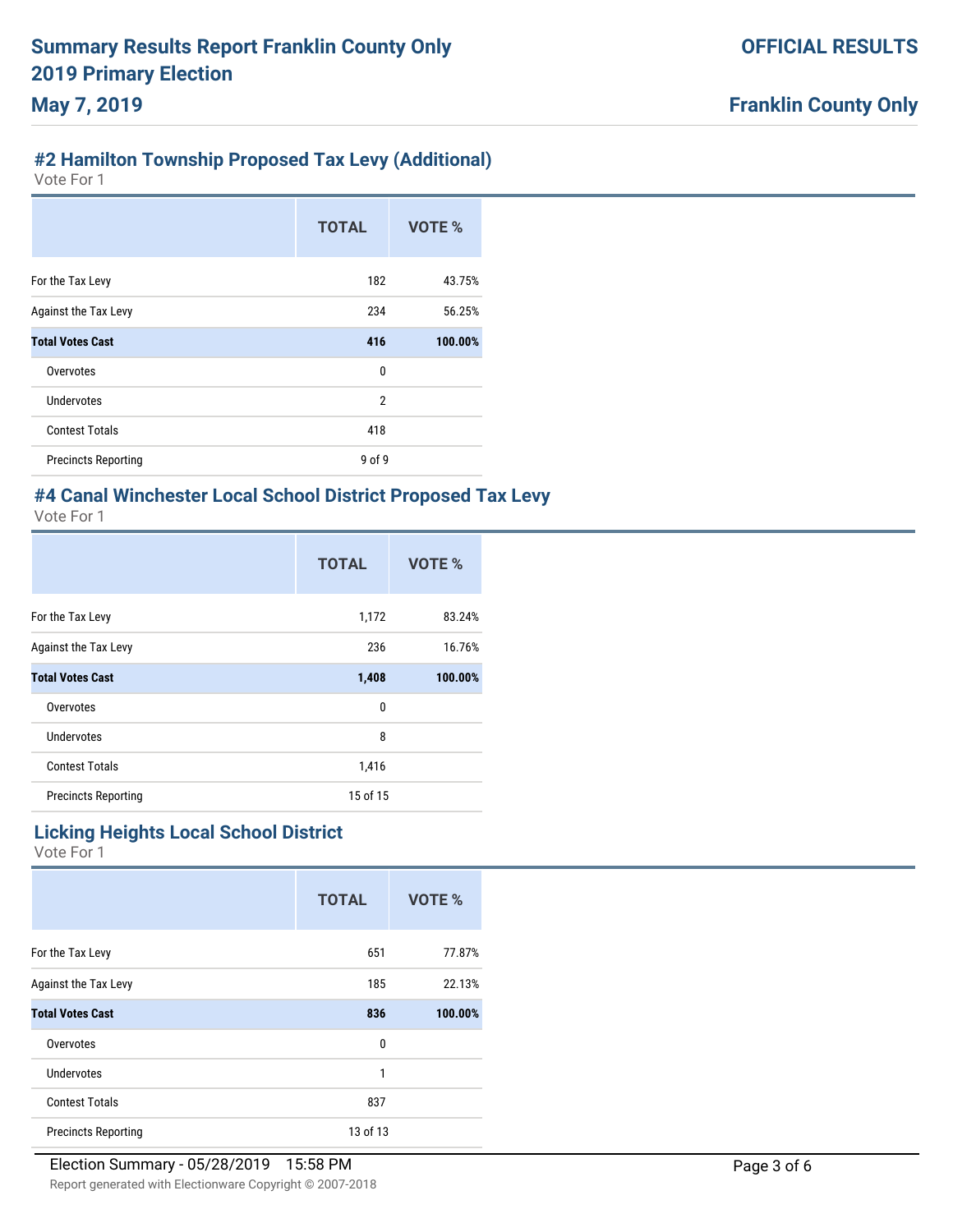## **#5 Groveport Madison Local School District Proposed Bond Issue and Tax Levy**

Vote For 1

|                                 | <b>TOTAL</b> | VOTE %  |
|---------------------------------|--------------|---------|
| For the Bond Issue and Levy     | 1,392        | 45.96%  |
| Against the Bond Issue and Levy | 1,637        | 54.04%  |
| <b>Total Votes Cast</b>         | 3,029        | 100.00% |
| Overvotes                       | 0            |         |
| Undervotes                      | 63           |         |
| <b>Contest Totals</b>           | 3,092        |         |
| <b>Precincts Reporting</b>      | 32 of 32     |         |

# **#7 Proposed Bond Issue City of Columbus - Health and Safety**

Vote For 1

|                            | <b>TOTAL</b> | VOTE %  |
|----------------------------|--------------|---------|
| For the Bond Issue         | 24,203       | 73.07%  |
| Against the Bond Issue     | 8,921        | 26.93%  |
| <b>Total Votes Cast</b>    | 33,124       | 100.00% |
| Overvotes                  | 0            |         |
| Undervotes                 | 186          |         |
| <b>Contest Totals</b>      | 33,310       |         |
| <b>Precincts Reporting</b> | 534 of 534   |         |

#### **#8 City of Columbus Bond Issue - Parks and Rec**

|                            | <b>TOTAL</b> | <b>VOTE %</b> |
|----------------------------|--------------|---------------|
| For the Bond Issue         | 25,335       | 76.88%        |
| Against the Bond Issue     | 7,618        | 23.12%        |
| <b>Total Votes Cast</b>    | 32,953       | 100.00%       |
| Overvotes                  | 0            |               |
| Undervotes                 | 357          |               |
| <b>Contest Totals</b>      | 33,310       |               |
| <b>Precincts Reporting</b> | 534 of 534   |               |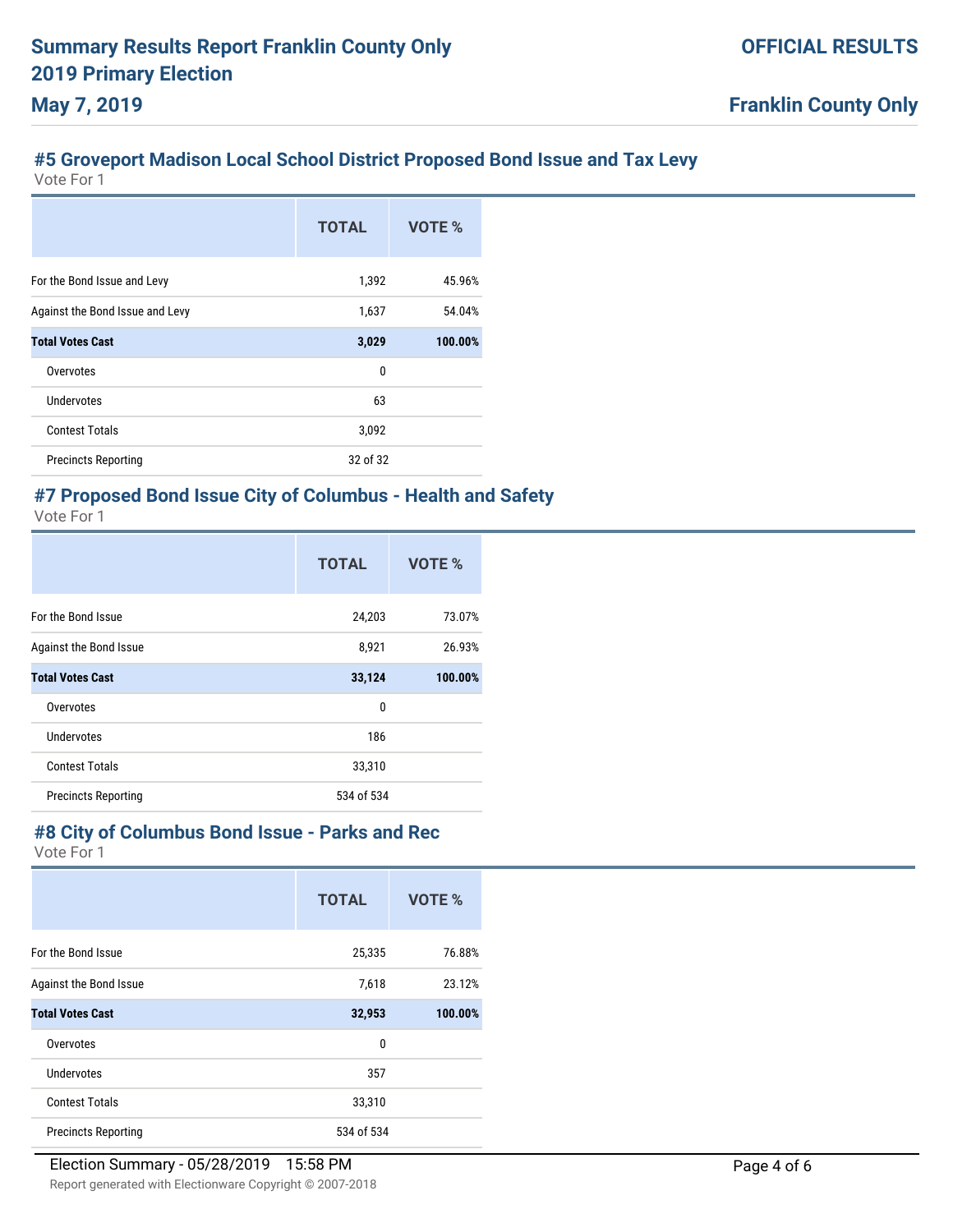### **#9 City of Columbus Bond Issue - Public Services**

Vote For 1

|                            | <b>TOTAL</b> | VOTE %  |
|----------------------------|--------------|---------|
| For the Bond Issue         | 25,371       | 76.77%  |
| Against the Bond Issue     | 7,677        | 23.23%  |
| <b>Total Votes Cast</b>    | 33,048       | 100.00% |
| Overvotes                  | 0            |         |
| Undervotes                 | 262          |         |
| <b>Contest Totals</b>      | 33,310       |         |
| <b>Precincts Reporting</b> | 534 of 534   |         |

# **#10 City of Columbus Bond Issue - Public Utilities**

| Vote For |  |
|----------|--|
|----------|--|

|                            | <b>TOTAL</b> | VOTE %  |
|----------------------------|--------------|---------|
| For the Bond Issue         | 25,445       | 77.08%  |
| Against the Bond Issue     | 7,565        | 22.92%  |
| <b>Total Votes Cast</b>    | 33,010       | 100.00% |
| Overvotes                  | 1            |         |
| Undervotes                 | 299          |         |
| <b>Contest Totals</b>      | 33,310       |         |
| <b>Precincts Reporting</b> | 534 of 534   |         |

#### **#11 City of Columbus Bond Issue - Neighborhood Development**

|                            | <b>TOTAL</b> | VOTE %         |         |  |
|----------------------------|--------------|----------------|---------|--|
| For the Bond Issue         |              | 24,332         | 73.62%  |  |
| Against the Bond Issue     |              | 8,720          | 26.38%  |  |
| <b>Total Votes Cast</b>    |              | 33,052         | 100.00% |  |
| Overvotes                  |              | $\overline{2}$ |         |  |
| Undervotes                 |              | 256            |         |  |
| <b>Contest Totals</b>      |              | 33,310         |         |  |
| <b>Precincts Reporting</b> |              | 534 of 534     |         |  |